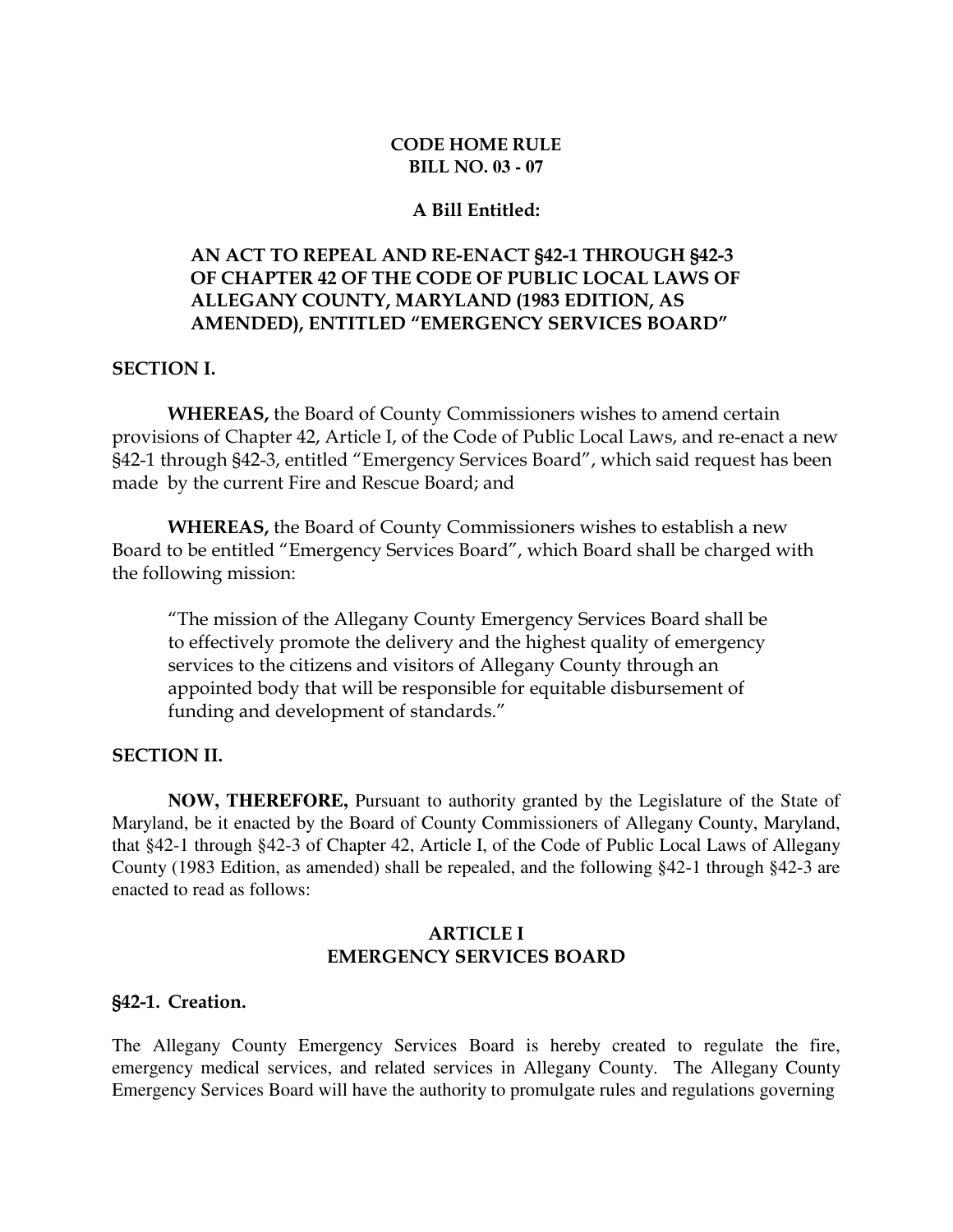the emergency service operations and related functions. The Board is directed to organize and establish a Fire Services Committee and an Emergency Medical Service Committee as more fully detailed in §42-3 of this Article.

# **§42-2. Appropriations.**

A. The County Commissioners of Allegany County are hereby authorized, empowered and directed to appropriate funding to the Allegany County Emergency Services Board for redistribution to the eligible fire and rescue organizations as herein provided.

B. The funding is to be an amount that is at least equal to the average amount of funds expended by the Allegany County Commissioners during the previous three fiscal years. For the purpose of this section, the amount expended by the Allegany County Commissioners in any fiscal year shall not include any distribution or expenditure of funds made by the Allegany County Commissioners from revenue collected by the County from the taxation of paper gaming within the County, nor shall any one time special allocations be considered in the amount of funds expended by the Allegany County Commissioners.

C. The funds appropriated under this subtitle shall be used as an addition to, and shall not be substituted for, monies appropriated from other sources. The appropriation provided herein may be increased at any time by a Resolution of the County Commissioners prior to the annual levy date, to apply to the subsequent fiscal year.

D. The Board will have the power to allocate and revise the allocations, subject to the criteria herein established in §42-3.

## **§42-3. Organization.**

## A. **MEMBERSHIP**

The Allegany County Emergency Services Board shall be composed of ten (10) members representing the following:

- 1. The Chairperson of the Fire Service Committee. The term of office will be for one year;
- 2. An individual who is a member of the Fire Service Committee and has been selected by majority vote by the Fire Service Committee. The term of office will be for one year;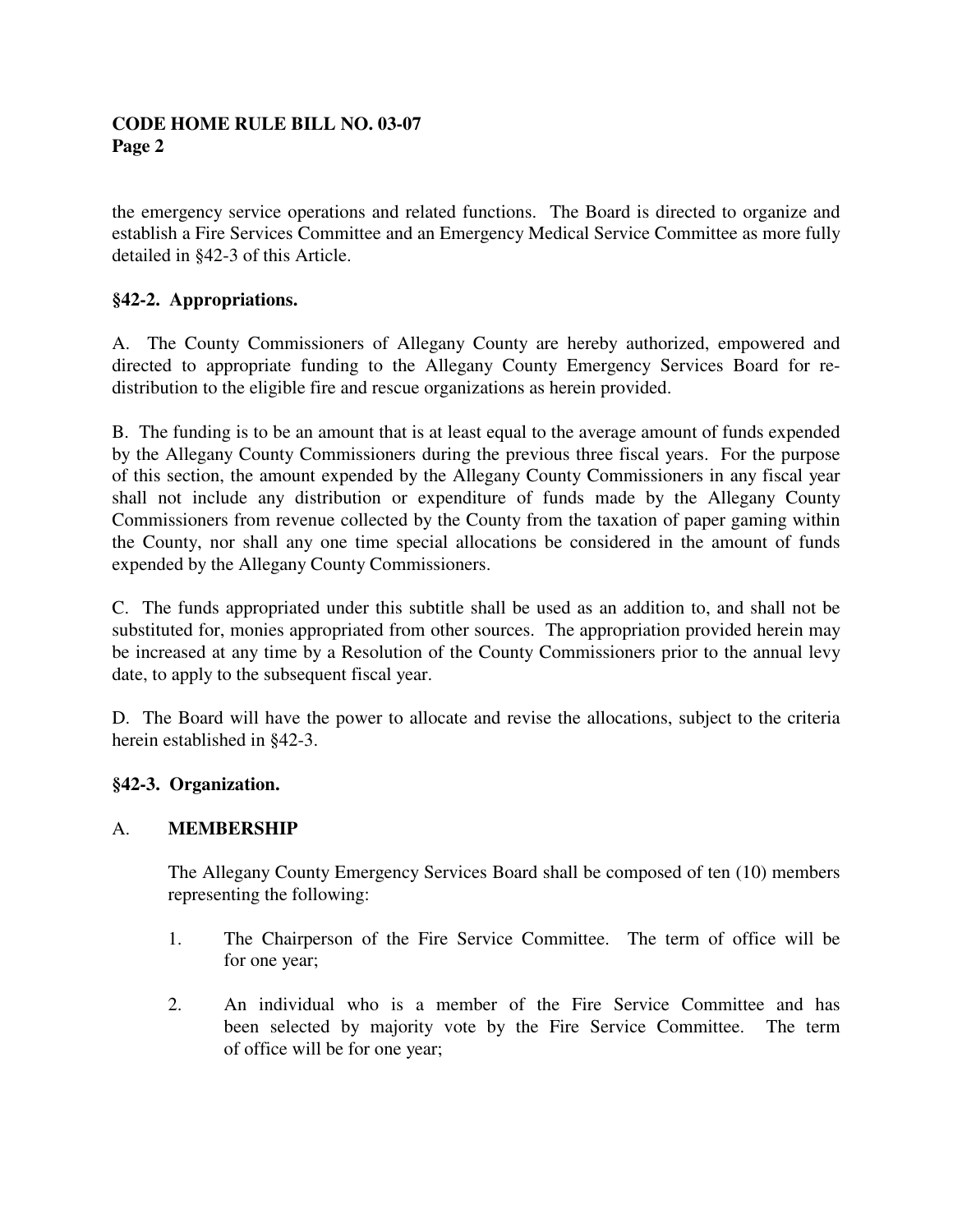- 3. A representative of the Maryland State Fire Marshal's Office who is assigned to conduct or supervise operations in Allegany County or his/her selected designee to serve in his/her absence. His/her term on the Allegany County Emergency Services Board will continue until a replacement appointment is selected
- 4. The Chairperson of the Emergency Medical Service Committee. The term of office will be for one year;
- 5. An individual who is a member of the Emergency Medical Service Committee and has been selected by majority vote by the Emergency Medical Service Committee. The term of office will be for one year;
- 6. A representative of the Region 1 Emergency Medical Services Council who resides in Allegany County and represents an Allegany County group on the EMS Council. His/her term on the Allegany County Emergency Services Board will continue until a replacement appointment is selected;
- 7. A representative of the career fire and Emergency Medical Service in Allegany County. (Fifty-one percent [51%] of the membership must be full time employees in order to qualify as a career service department) This position will be a two year term selected by and rotated between the departments with the order of rotation being selected initially by a lottery;
- 8. The Director of the Allegany County Department of Public Safety and Homeland Security or his/her selected designee to serve in his/her absence. His/her term on the Allegany County Emergency Services Board will continue until a replacement appointment is selected;
- 9. An Allegany County citizen who is not affiliated with any emergency services organization or division of government in Allegany County. This position will serve on the Fire Service Committee.
- 10. An Allegany County citizen who is not affiliated with any emergency services organization or division of government in Allegany County. This position will serve on the Emergency Medical Service Committee.

## **B. MEMBERSHIP SELECTION**

1. Criteria for membership in Paragraph A positions 1, 2, 4, and 5 of this section include: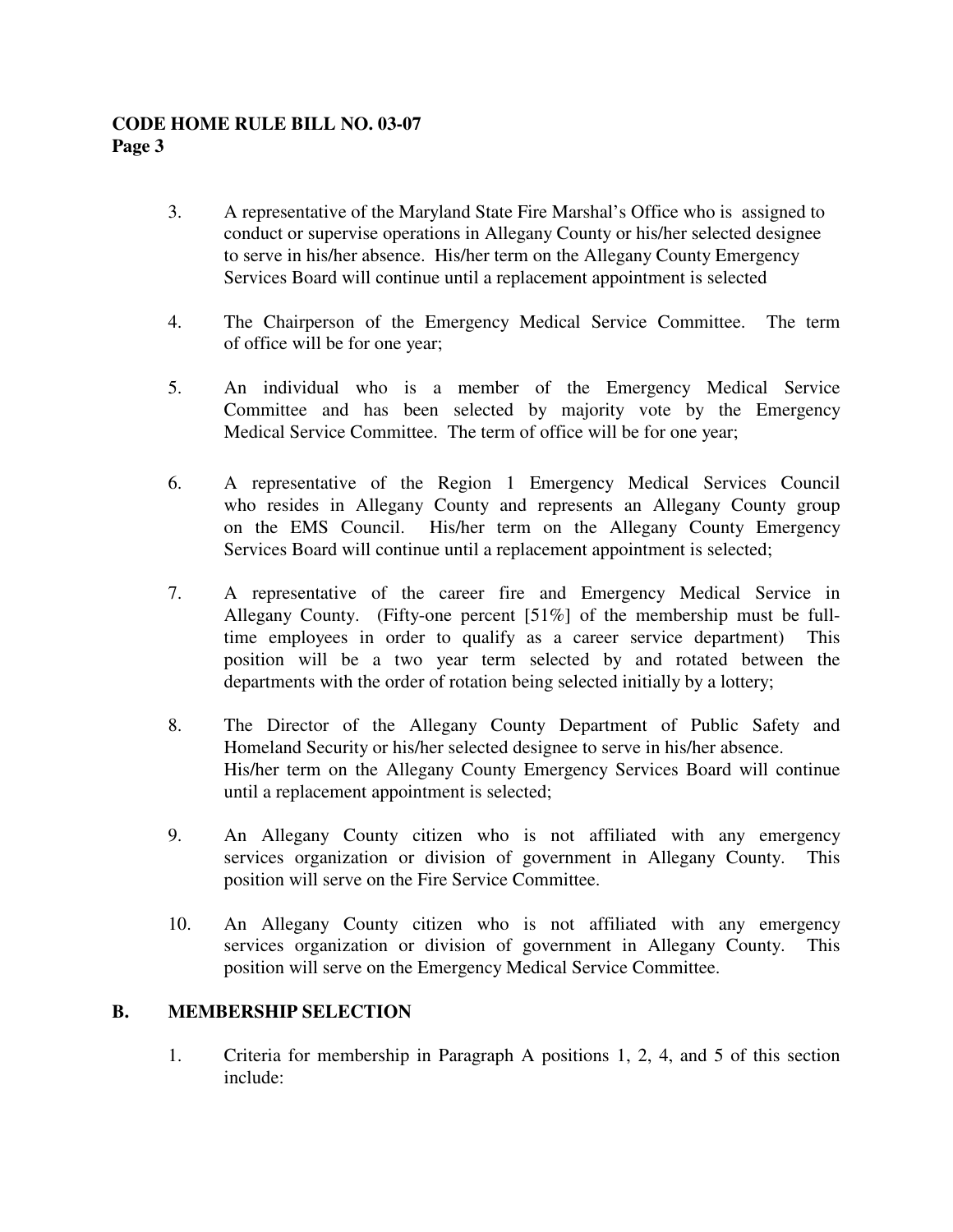- a. The Committee, in which the member will be representing, must meet together and select their representatives to the Allegany County Emergency Services Board and the alternates to serve in their absence;
- b. The name of the members selected and their alternates is to be submitted to the Allegany County Emergency Services Board Chair in writing prior to the January Emergency Services Board meeting;
- *c.* Failure of the organizations to select a representative by the January meeting will result in the Allegany County Emergency Services Board Chair recommending to the Allegany County Commissioners an individual from the area of the vacancy to fill the membership opening; and
- d. No member under §42-3, paragraphs A-1, 2, 4 and 5 can serve more than four years in succession on the Allegany County Emergency Services Board in any capacity.
- 2. All proposed new appointments and alternates as proposed under paragraphs A of §42-3 will be submitted by the Allegany County Emergency Services Board Chair to the Allegany County Commissioners for ratification. New Allegany County Emergency Services Board members will take office at the February meeting pending their ratification by the Allegany County Commissioners.
- 3. Criteria for membership in Paragraph A positions 9 and 10 of this section include: The Allegany County Commissioners shall appoint two citizens at large. These members will not be affiliated with a fire, rescue or emergency medical service company. Initially, to provide for staggered terms, one citizen will be appointed for a one year term and one citizen will be appointed for a two year term. After the initial term, all terms will be for two years and can be followed by more than one term in succession.
- 4. Any member may be removed from the Allegany County Emergency Services Board by the Allegany County Commissioners for (1) inefficiency, (2) neglect of duty, (3) malfeasance in office or (4) attendance. Vacancies will be filled within thirty (30) days by the methods outlined above and will be for the unexpired term. Failure of the organizations to select a replacement representative within thirty (30) days will result in the Allegany County Emergency Services Board Chair recommending to the Allegany County Commissioners an individual from the area of the vacancy to fill the membership opening.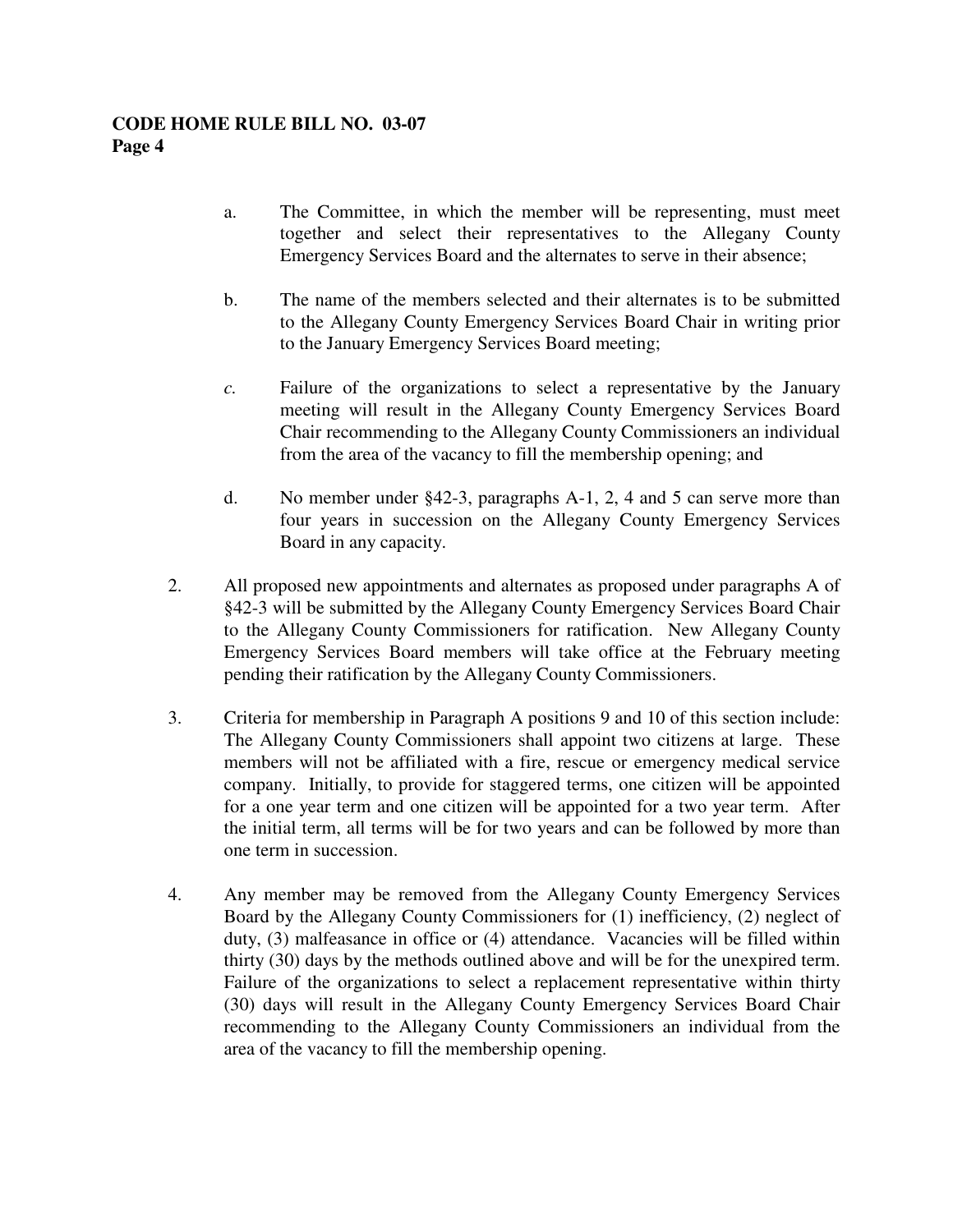- 5. All members will serve without compensation, but may be reimbursed for expenses incurred in the course of their Allegany County Emergency Services Board duties.
- 6. Alternates of record are not considered members of the Board but shall have full privileges, including voting, in the absence of the appointed member which they represent.

# **C. BOARD OFFICERS AND DUTIES**

- 1. The officers of the Allegany County Emergency Services Board shall be a Chairman, a Vice Chairman, and a Secretary. All officers will be selected from the Board membership.
- 2. The Chairman will be selected from and by the Allegany County Emergency Services Board and ratified by the Allegany County Commissioners. The Chairman will vote in decisions of the Board only to break a tie and will report directly to the County Commissioners. The Board will also elect the Vice-Chairman and the Secretary. The election of the Chairman, Vice-Chairman and Secretary will be held at the first meeting in February of each calendar year. The term of office will be for one (1) year, February through January. In the event that there are no candidates willing to assume the office of Chairman, the Director of the Allegany County Department of Public Safety and Homeland Security or his/her selected designee will fill the position.
- 3. The appointment or election to the office of Chairman, Vice-Chairman, or Secretary will not extend the term of membership on the Board as provided for elsewhere in this act.
- 4. Administrative and/or clerical support for the Board will be provided through the Allegany County Department of Public Safety and Homeland Security.
- 5. The Chairman will be the chief administrative officer and preside over all meetings of the Board. The Chairman may appoint and assign members of the Board to committees as he/she deems necessary. The Chairman may also appoint non-board members to committees or duties in order to take advantage of expertise and experience of persons not members of the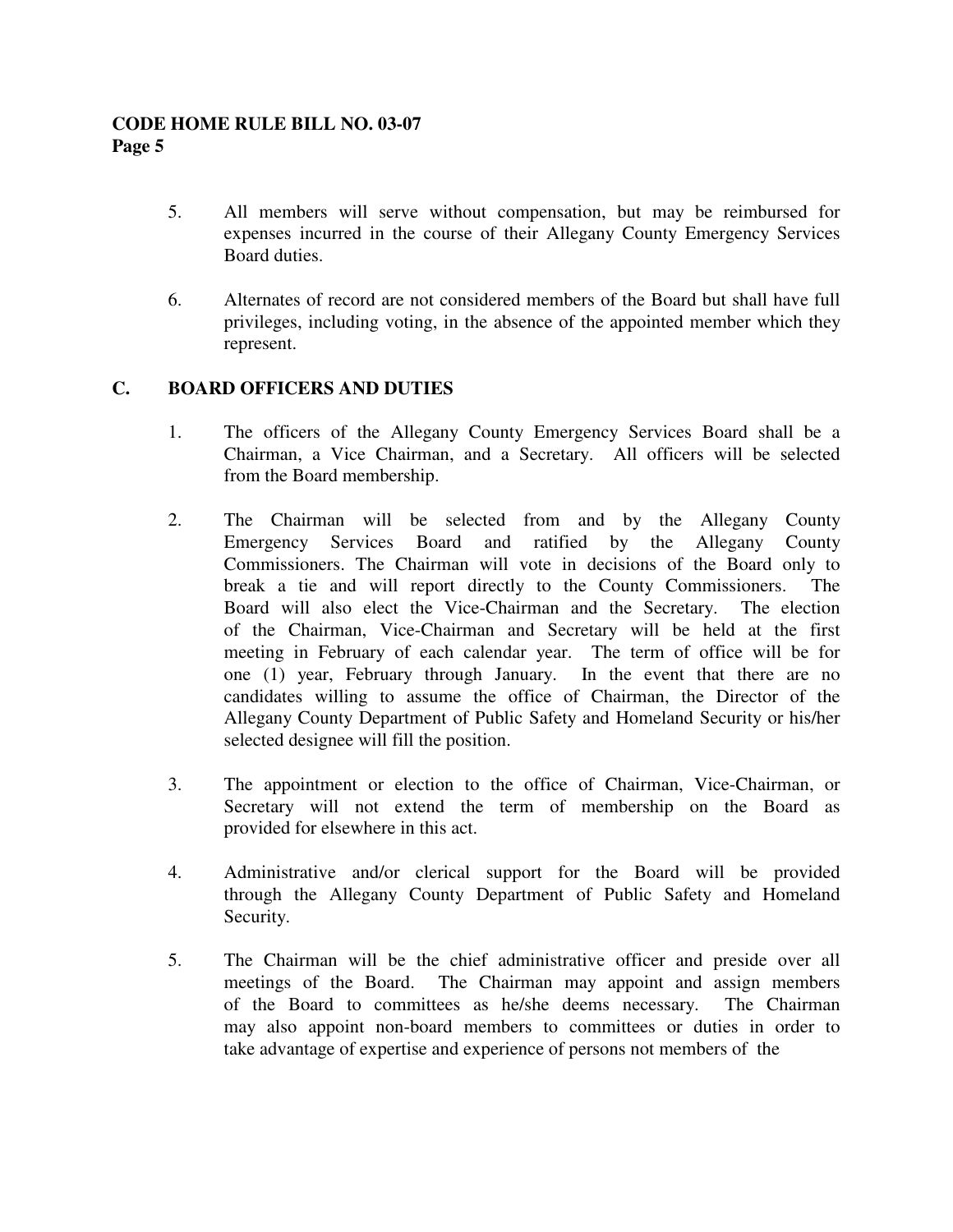Board. Non-board members so appointed will not have voting rights on the Board, and will serve only in the special capacity for which appointed and have only the responsibilities designated by the Chairman.

- 6. The Vice-Chairman will assume the Chairman's duties in the absence of the Chairman.
- 7. The Secretary will be responsible for maintaining accurate records of all Board business, processing all correspondence, and attending to other administrative duties assigned by the Chairman.

## **D. BOARD DUTIES AND RESPONSIBILITIES**

The Allegany County Emergency Services Board shall be and is endowed with the power necessary and appropriate to execute the following functions:

- 1. To develop criteria for establishing primary service areas and boundaries for Emergency Service Organizations and to establish such areas and boundaries.
- 2. To establish criteria, as per the By Laws of the Maryland State Firemen's Association, for the establishment of new Emergency Service Organizations and for the establishment of new sub-stations within existing Emergency Service Organizations. No new Emergency Service Organization, station or sub-station will receive funding allocation unless approved by the Emergency Service Board. The Board shall consider population, travel distance, assessable base, and other factors in developing the criteria.
- 3. To establish usage and eligibility requirements for the annual funding allocation that the County Commissioners shall make to the Allegany County Emergency Services Board, for distribution to eligible Emergency Service Organizations which provide twenty-four (24) hour service, subject to the following:
	- a. All Emergency Service Organizations receiving funds shall receive a primary base amount. Additional allocations for sub-stations, population base, assessable base, travel distance, and ambulance service shall be based on criteria established by the Allegany County Emergency Services Board;
	- b. Each eligible Emergency Service Organization shall receive no less than 2.5 percent of the Allegany County Emergency Services Board allocation for fire and rescue organizations;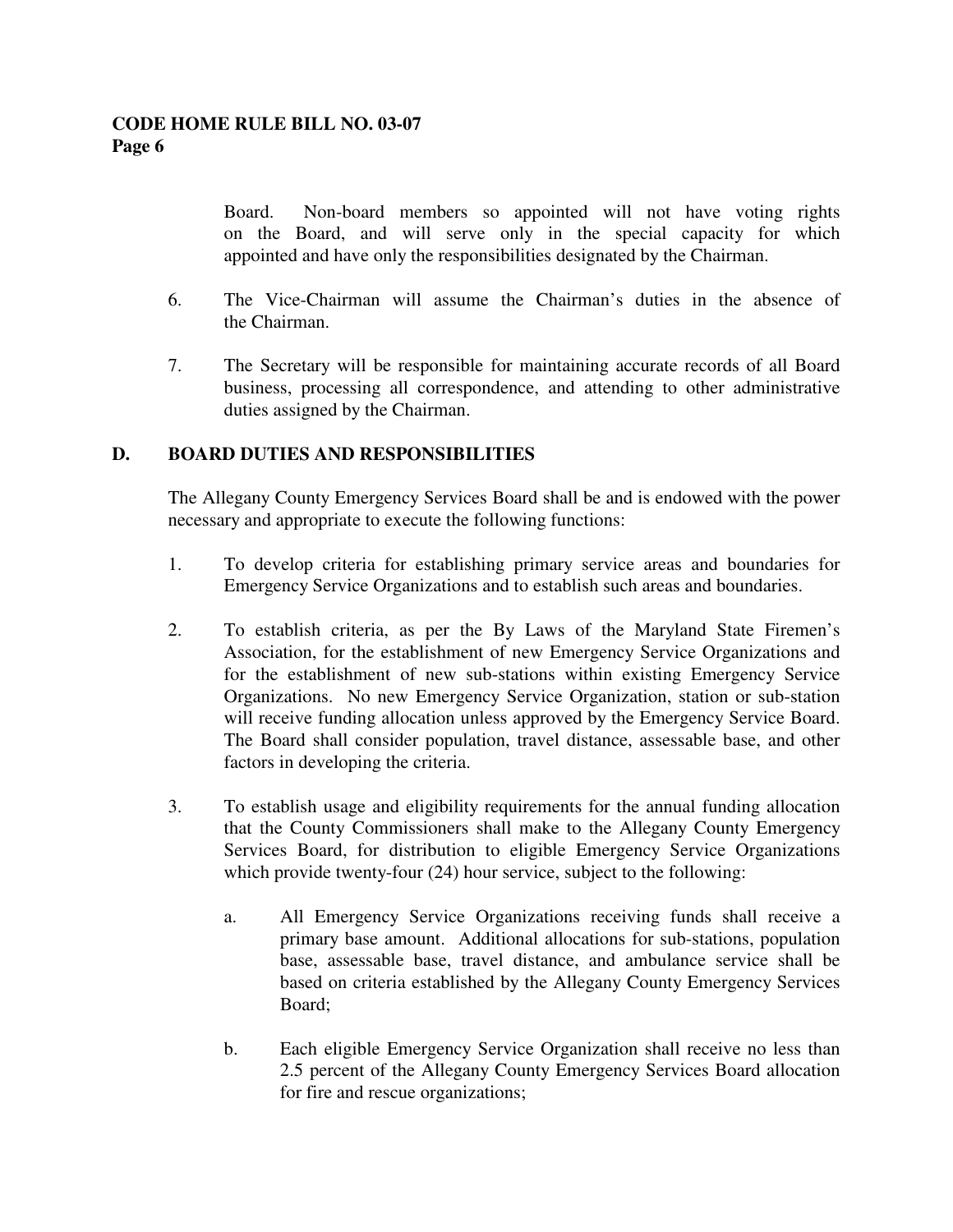- c. The City of Cumberland Fire Department shall receive no less than 18 percent of the Allegany County Emergency Services Board allocation for fire and rescue organizations; and
- d. Allegany County Emergency Services Board special allocations, including administrative costs, special funding, etc., will be established annually. This shall be in addition to the Allegany County Emergency Services Board allocations for fire and rescue organizations. This shall not be counted for the purpose of calculating percentage allocations.
- 4. To govern all solicitation of funding by any Emergency Services Organization based in Allegany County outside of their primary first due response area. Solicitations outside of their primary first due response area must receive prior approval by the Allegany County Emergency Services Board.
- 5. To establish equipment standards for Emergency Service Organizations that meet the current Maryland State Firemen's Association By-Laws. These equipment standards shall be reviewed and amended as required on an annual basis by the Allegany County Emergency Services Board. The Allegany County Emergency Services Board may establish standards greater than those set forth by the Maryland State Firemen's Association providing funding is identified to exceed these standards.
- 6. To establish training standards for Emergency Service Organizations, their members and officers that will meet the requirements of the State of Maryland, its regulatory agencies, and the Maryland State Firemen's Association. These training standards shall be reviewed and amended as required on an annual basis by the Allegany County Emergency Services Board. The Allegany County Emergency Services Board may establish standards greater than those set forth by the Maryland State Firemen's Association providing funding is identified to exceed these standards. All Emergency Services Organizations will provide upon request from the Allegany County Emergency Services Board, a listing of all members and their respective training records.
- 7. To establish and review on an as needed basis the Standard Operating and Administrative Procedures that govern the daily operations of the Emergency Service Organizations in Allegany County. Procedural topics to be considered include:
	- a. Emergency Response Procedures which shall include, but not be limited to, Command, Accountability, Personnel Requirements, Equipment Response Requirements and Specialized Operations.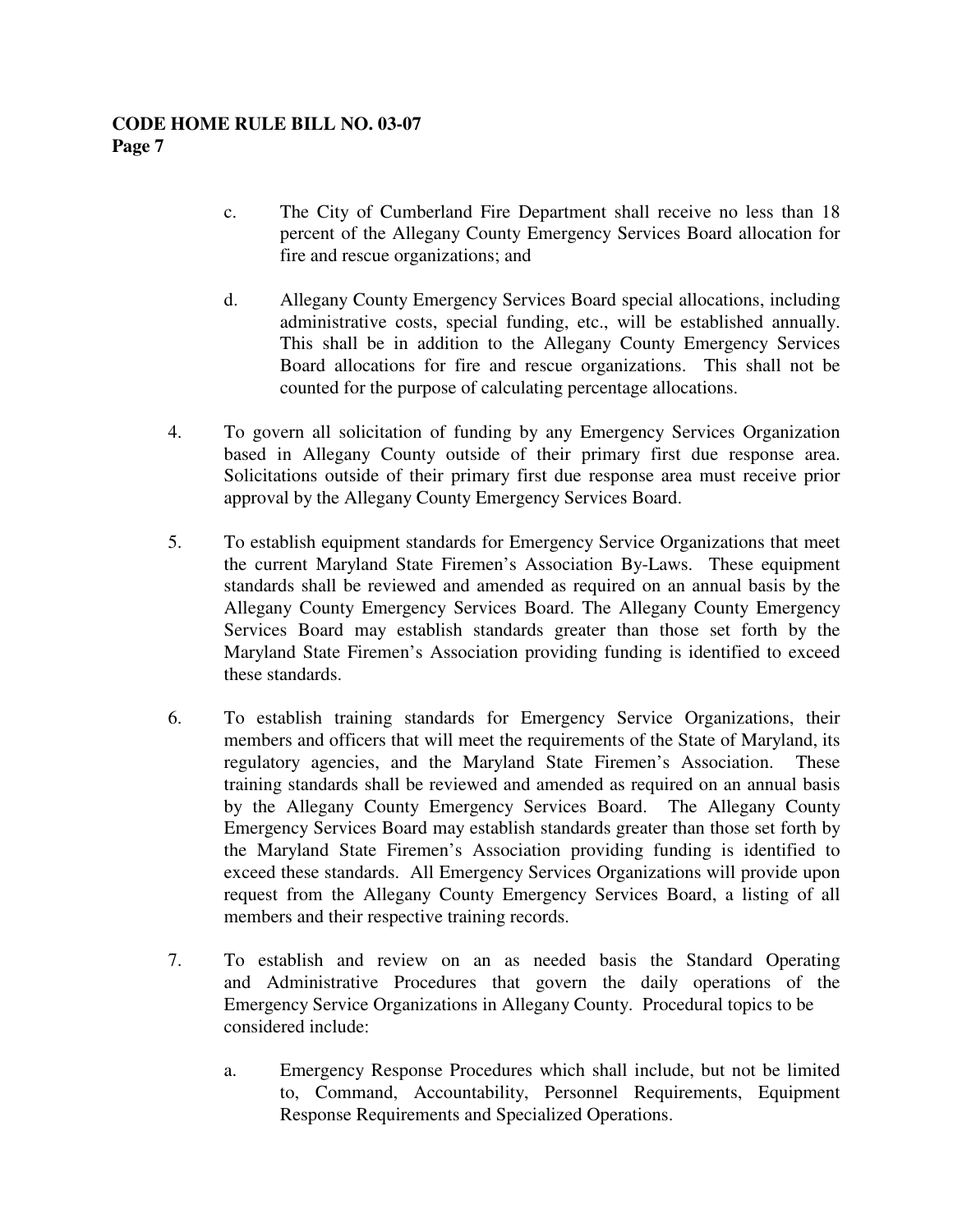- b. Communications Procedures which shall include, but not be limited to, Radios and frequencies, Alerting, Standard Operating Procedures (SOP's) for radio usage and Equipment Numbering.
- c. Human Resources Procedures which shall include, but not be limited to, tax incentives, recruitment/retention incentives, death benefits and a Length Of Service Award Program (LOSAP).
- d. Inspection and Testing Procedures which shall include, but not be limited to, Pump testing of fire equipment, Annual inspection of ambulances, Inspection of Monitor/ Defibrillators, Automatic External Defibrillator's (AED's), and Department Of Transportation inspections.
- e. Reporting Procedures which shall include, but not be limited to, State requirements (fire reports, 508 requests, etc.) and Allegany County requirements.
- f. Mutual Aid Agreements
- g. Response Statistics
- h. Quality Assurance
- 8. The Emergency Services Board shall annually evaluate the county-wide Fire and EMS delivery system progress and make recommendations to the Allegany County Commissioners regarding updates and improvements which have occurred to the system or need to be implemented.

## **E. FIRE SERVICE COMMITTEE**

The Emergency Services Board shall organize and recognize a Fire Service Committee for the purpose of serving as an advisory group to the Emergency Services Board. The Chairman of the Fire Service Committee shall make a report at each meeting of the Emergency Services Board to advise the Board members of the status of current projects and to present items for Board approval. The Emergency Services Board shall strongly consider the ratification of the item as presented based upon the consensus vote of the Fire Service Committee.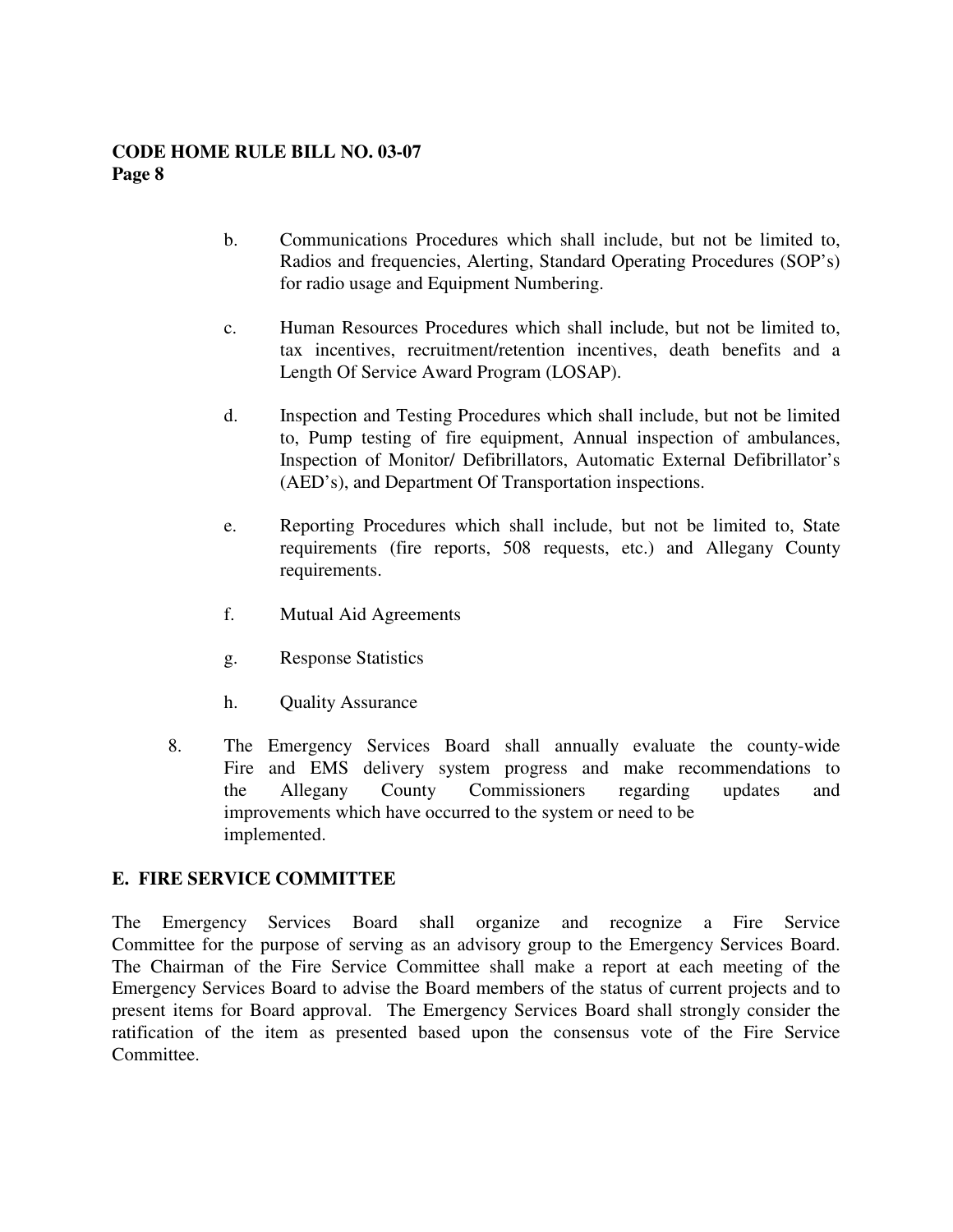### 1. COMMITTEE MEMBERSHIP

 The Fire Service Committee will be made up of one chief officer (Chief, Deputy Chief or Assistant Chief) from each Emergency Services Organization providing fire protection services in Allegany County. Each organization shall have only one vote.

### 2. OFFICERS AND DUTIES

 The officers of the Allegany County Emergency Services Board Fire Service Committee shall be a Chairman, a Vice Chairman, and a Secretary. All officers will be selected from the Committee membership.

- a. The Chairman will be the chief administrative officer and preside over all meetings of the committee. The Chairman may appoint and assign members of the committee to sub committees as he/she deems necessary. The Chairman may also appoint non-committee members to sub committees or duties in order to take advantage of expertise and experience of persons not members of the committee. Non-committee members so appointed will not have voting rights on the committee, and will serve only in the special capacity for which appointed and have only the responsibilities designated by the Chairman.
- b. The Vice-Chairman will assume the Chairman's duties in the absence of the Chairman*.*
- c. The Secretary will be responsible for maintaining accurate records of all committee business, processing all correspondence, and attending to other administrative duties assigned by the Chairman.

#### 3. REPRESENTATION ON THE EMERGENCY SERVICES BOARD

- a. The Chairman of the Fire Service Committee will serve as a member of the Emergency Services Board. The Vice Chairman of Fire Services Committee shall serve as the alternate for the Chairman.
- b. The Fire Service Committee must select a Member At Large repre sentative to the Allegany County Emergency Services Board, and an alternate to serve in their absence;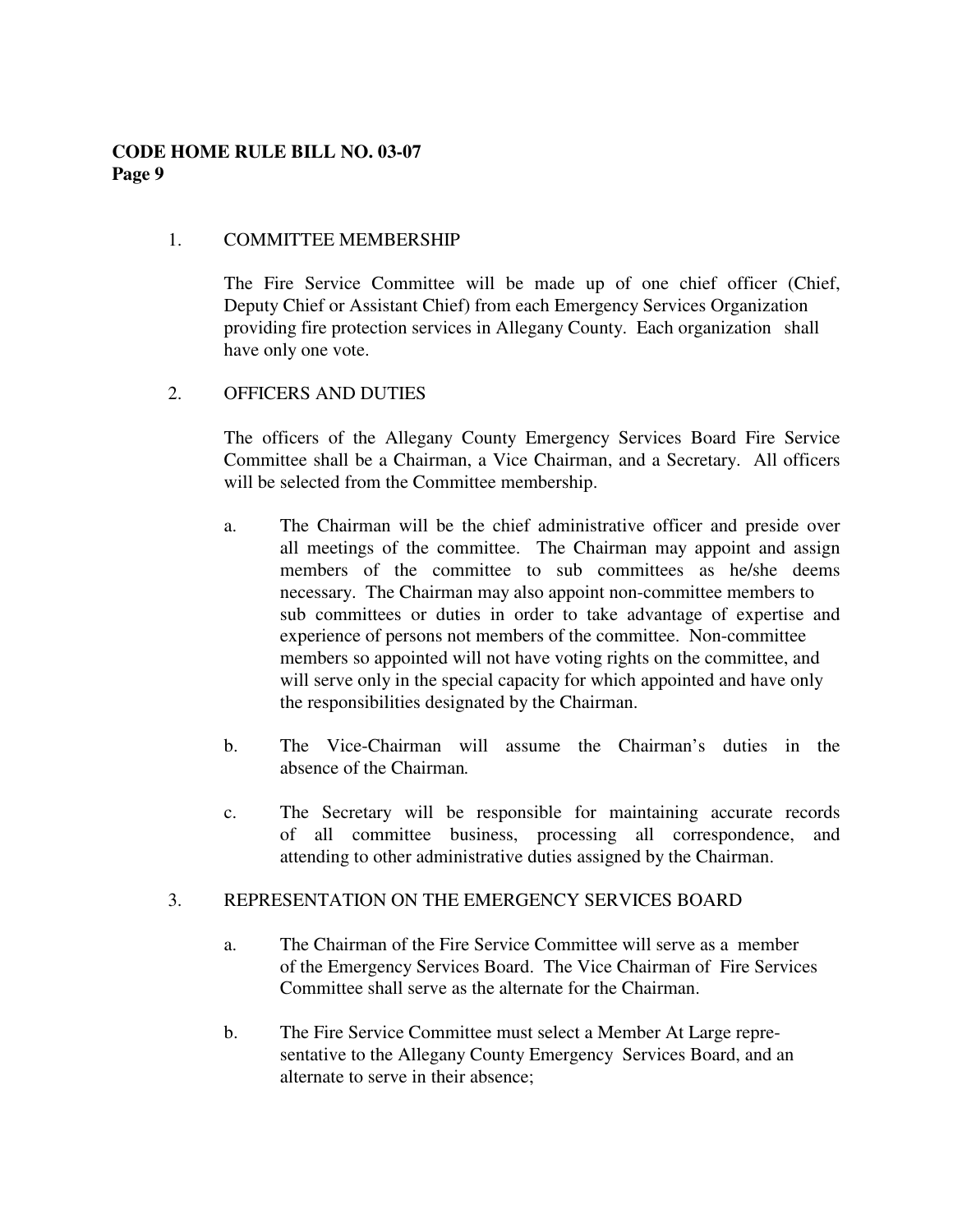- c. The names of the Fire Service Committee Chairperson and Member At Large selected and their alternates are to be submitted to the Allegany County Emergency Services Board Chair prior to the January Emergency Services Board meeting;
- d. Failure of the organizations to select one or more representatives will result in the Allegany County Emergency Services Board selecting an individual from the area of the vacancy to fill the membership opening;
- e. Alternates of record are not considered members of the Board but shall have full privileges, including voting, in the absence of the representative which they represent.

### 4. COMMITTEE DUTIES AND RESPONSIBILITIES

 The Allegany County Emergency Services Board Fire Service Committee shall be responsible for researching, developing, and providing recommendations to the Emergency Services Board appropriate to execute the following functions:

- a. To develop criteria for establishing primary service areas and boundaries for Emergency Service Organizations.
- b. To establish equipment standards for Fire Service Related Emergency Service Organizations. These equipment standards shall be reviewed and amended as required on an annual basis.
- c. To establish training standards for Emergency Service Organizations, their members and officers that will meet the requirements of the State of Maryland, its regulatory agencies, and the Maryland State Firemen's Association. These training standards shall be reviewed and amended as required on an annual basis.
	- d. To establish and review on an as needed basis the Standard Operating and Administrative Procedures that govern the daily operations of the Emergency Service Organizations in Allegany County. The Standard Operating and Administrative Procedures to be reviewed include but are not limited to: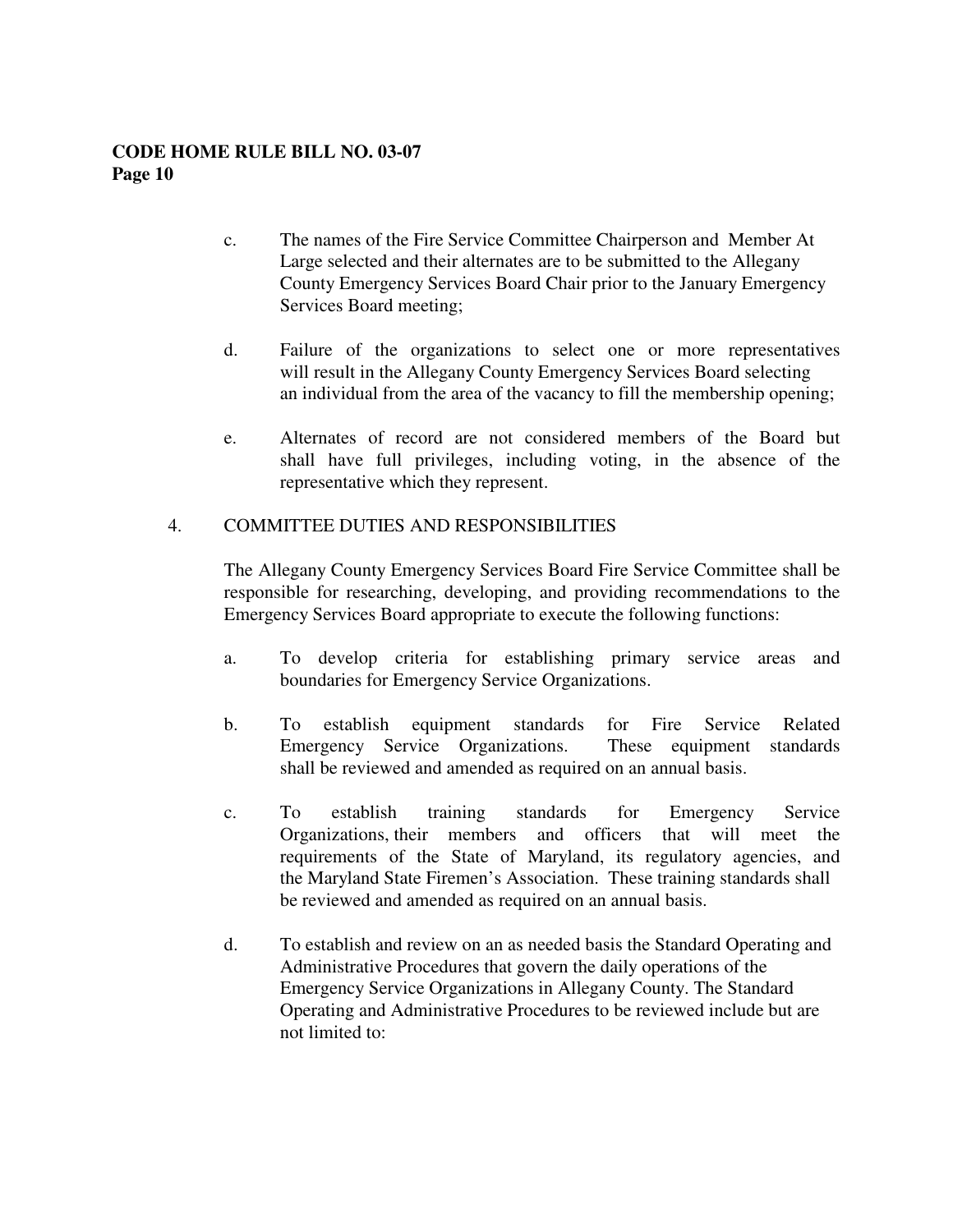- (1) Emergency Response Procedures which shall include, but not be limited to, Command, Accountability, Personnel Requirements, Equipment Response Requirements and Specialized Operations.
- (2) Communications Procedures which shall include, but not be limited to, Radios and frequencies, Alerting, Standard Operating Procedures (SOP's) for radio usage and Equipment Numbering.
- (3) Human Resources Procedures which shall include, but not be limited to, tax incentives, recruitment/retention incentives, etc.
- (4) Inspection and Testing Procedures which shall include, but not be limited to, Pump testing of fire equipment, Automatic External Defibrillator's (AED's), and Department Of Transportation inspections.
- (5) Reporting Procedures which shall include, but not be limited to, State requirements (fire reports, 508 requests, etc.) and County requirements.
- (6) Mutual Aid Agreements
- (7) Response Statistics
- (8) Quality Assurance
- e. Other duties as requested or assigned by the Emergency Services Board.

#### **G. EMERGENCY MEDICAL SERVICE COMMITTEE**

The Emergency Services Board shall organize and recognize an Emergency Medical Service (EMS) Committee for the purpose of serving as an advisory group to the Emergency Services Board. The Chairman of the Emergency Medical Service (EMS) Committee shall make a report at each meeting of the Emergency Services Board to advise the Board members of the status of current projects and to present items for Board approval. The Emergency Services Board shall strongly consider the ratification of the item as presented based upon the consensus vote of the Emergency Medical Service (EMS) Committee.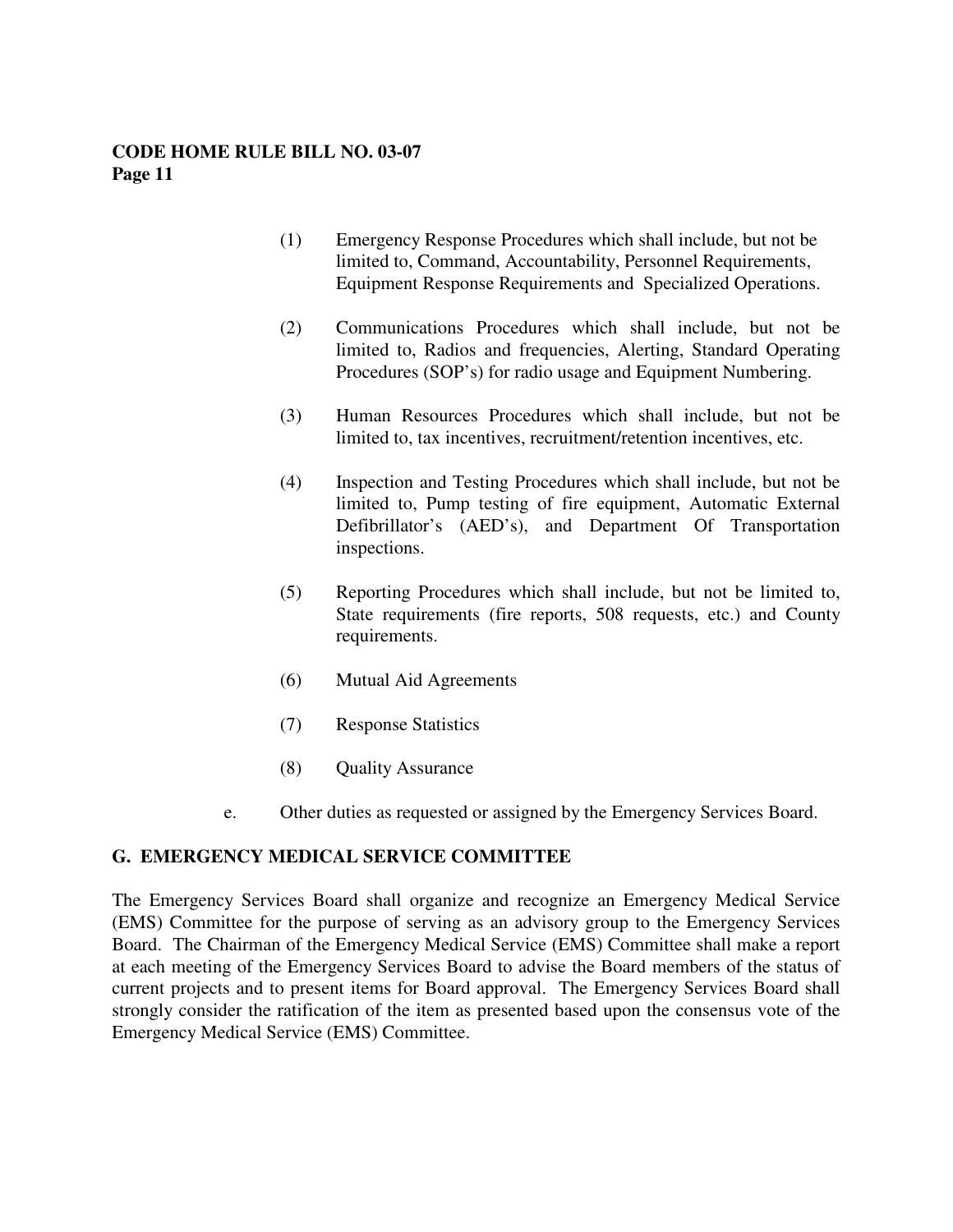### 1. COMMITTEE MEMBERSHIP

 The Emergency Medical Service (EMS) Committee will be made up of one chief officer (Chief, Deputy Chief, Assistant Chief, Captain or Lieutenant) from each Emergency Services Organization providing emergency ambulance services in Allegany County. Each organization shall have only one vote.

### 2. OFFICERS AND DUTIES

 The officers of the Allegany County Emergency Services Board Emergency Medical Service (EMS) Committee shall be a Chairman, a Vice Chairman, and a Secretary. All officers will be selected from the Committee membership.

- a. The Chairman will be the chief administrative officer and preside over all meetings of the committee. The Chairman may appoint and assign members of the committee to sub committees as he/she deems necessary. The Chairman may also appoint non- committee members to subcommittee or duties in order to take advantage of expertise and experience of persons not members of the committee. Non-committee members so appointed will not have voting rights on the committee, and will serve only in the special capacity for which appointed and have only the responsibilities designated by the Chairman.
- b. The Vice-Chairman will assume the Chairman's duties in the absence of the Chairman*.*
- c. The Secretary will be responsible for maintaining accurate records of all committee business, processing all correspondence, and attending to other administrative duties assigned by the Chairman.

## 3. REPRESENTATION ON THE EMERGENCY SERVICES BOARD

- a. The Chairman of the Emergency Medical Service (EMS) Committee will serve as a member of the Emergency Services Board. The Vice Chairman of the Emergency Medical Service (EMS) Committee shall serve as the alternate for the Chairman.
- b. The Emergency Medical Service (EMS) Committee must select a Member At Large representative to the Allegany County Emergency Services Board, and an alternate to serve in their absence;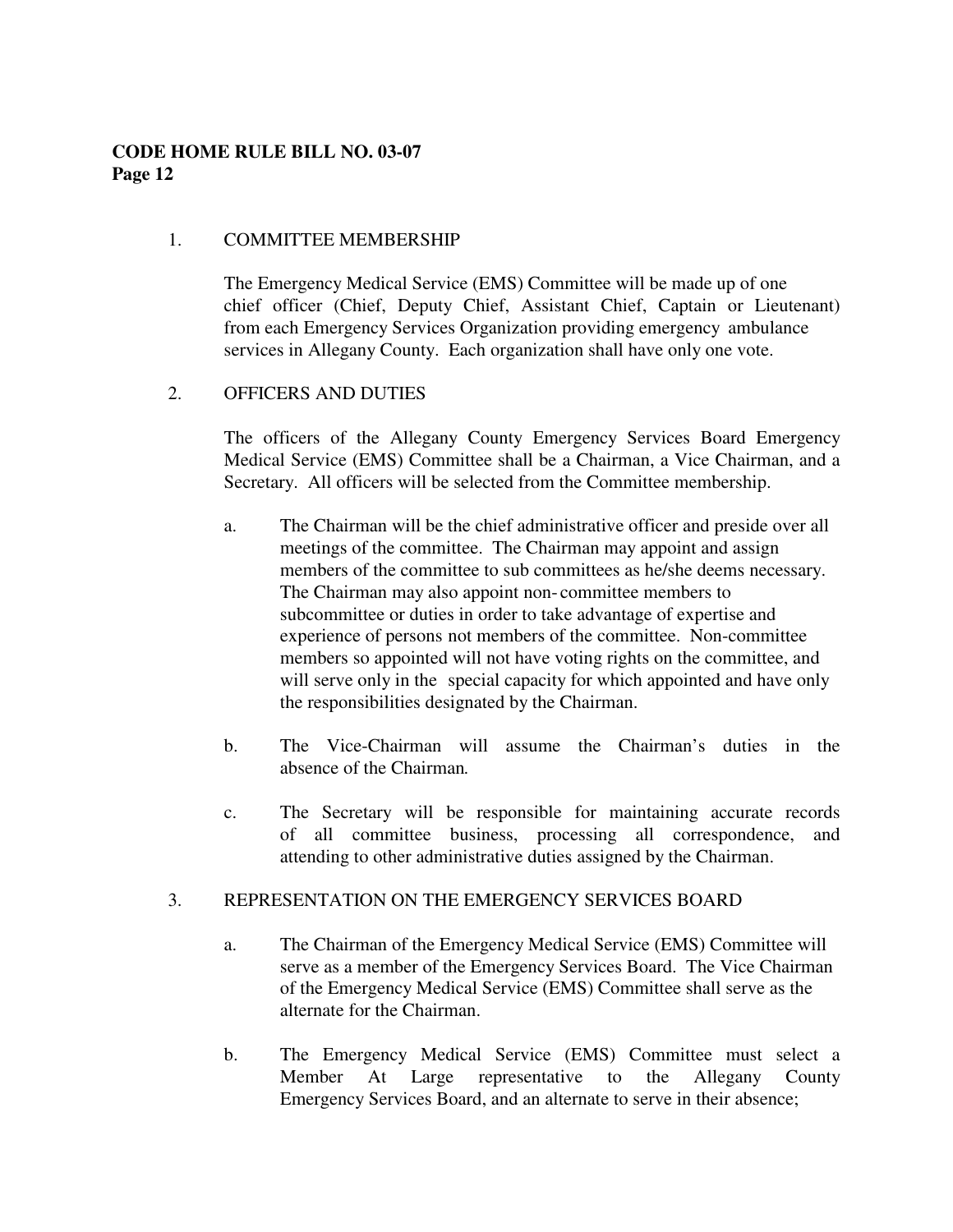- c. The names of the Emergency Medical Service (EMS) Committee Chairperson and Member At Large selected and their alternates are to be submitted to the Allegany County Emergency Services Board Chair prior to the January Emergency Services Board meeting;
- d. Failure of the organizations to select one or more representatives will result in the Allegany County Emergency Services Board selecting an individual from the area of the vacancy to fill the membership opening;
- e. Alternates of record are not considered members of the Board but shall have full privileges, including voting, in the absence of the representative which they represent.

### 4. COMMITTEE DUTIES AND RESPONSIBILITIES

 The Allegany County Emergency Services Board Emergency Medical Service (EMS) Committee shall be responsible for researching, developing, and providing recommendations to the Emergency Services Board appropriate to execute the following functions:

- a. To develop criteria for establishing primary service areas and boundaries for Emergency Service Organizations.
- b. To establish equipment standards for Emergency Medical Service Related Emergency Service Organizations. These equipment standards shall be reviewed and amended as required on an annual basis.
- c. To establish training standards for Emergency Service Organizations, their members and officers that will meet the requirements of the State of Maryland, its regulatory agencies, and the Maryland State Firemen's Association. These training standards will be reviewed and amended as required on an annual basis.
- d. To establish and review on an as needed basis the Standard Operating and Administrative Procedures that govern the daily operations of the Emergency Service Organizations in Allegany County. The Standard Operating and Administrative Procedures include but are not limited to: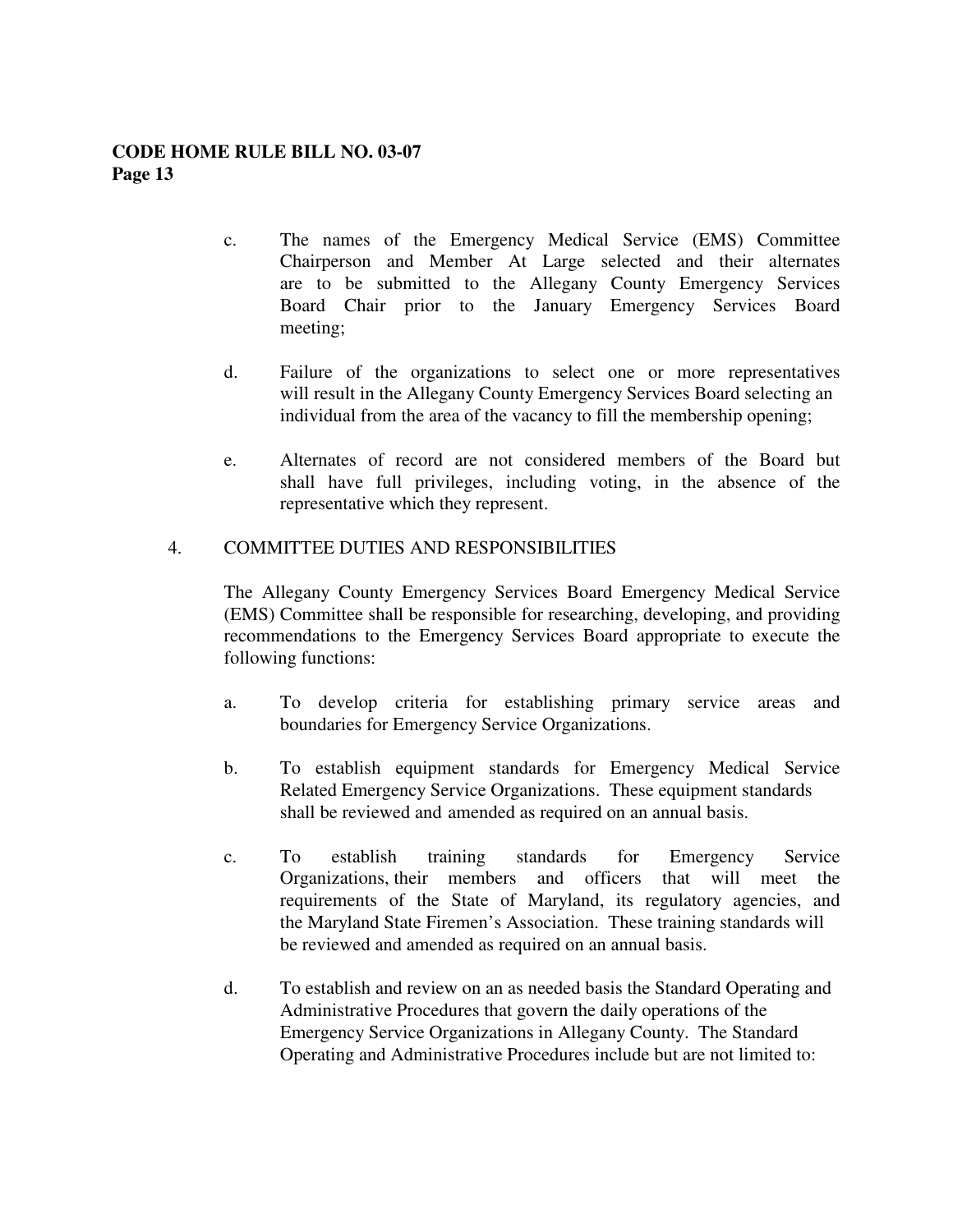- (1) Emergency Response Procedures which shall include, but not be limited to, Command, Accountability, Personnel Requirements, Equipment Response Requirements, and Specialized Operations.
- (2) Communications Procedures which shall include, but not be limited to, Radios and frequencies, Alerting, Standard Operating Procedures (SOP's) for radio usage and Equipment Numbering.
- (3) Human Resources Procedures which shall include, but not be limited to, tax incentives, recruitment/retention incentives, etc.
- (4) Inspection and Testing Procedures which shall include, but not be limited to, Automatic External Defibrillator's (AED's), and Department Of Transportation inspections.
- (5) Reporting Procedures which shall include, but not be limited to, State requirements (EMAIS reports, 508 requests, etc.) and County requirements.
- (6) Mutual Aid Agreements
- (7) Response Statistics
- (8) Quality Assurance
- e. Other duties as requested or assigned by the Emergency Services Board.

#### **§42-3. Distribution of Appropriations.**

The County Commissioners shall make semi-annual appropriations to the Emergency Services Organizations based upon authorization by the Allegany County Emergency Services Board on October 1st and April 1st of each fiscal year. The County Finance Office shall distribute said sums to the eligible fire and rescue organizations. The payments shall be made as per the allocation schedule (Exhibit E) herein provided.

 1. Before the Board shall release the sums herein provided to the respective fire, rescue and emergency medical service organizations, the said Board shall have the power to require the officers of said fire and rescue organizations to appear before them and show, to the satisfaction of said Board, that any sums of money paid, or